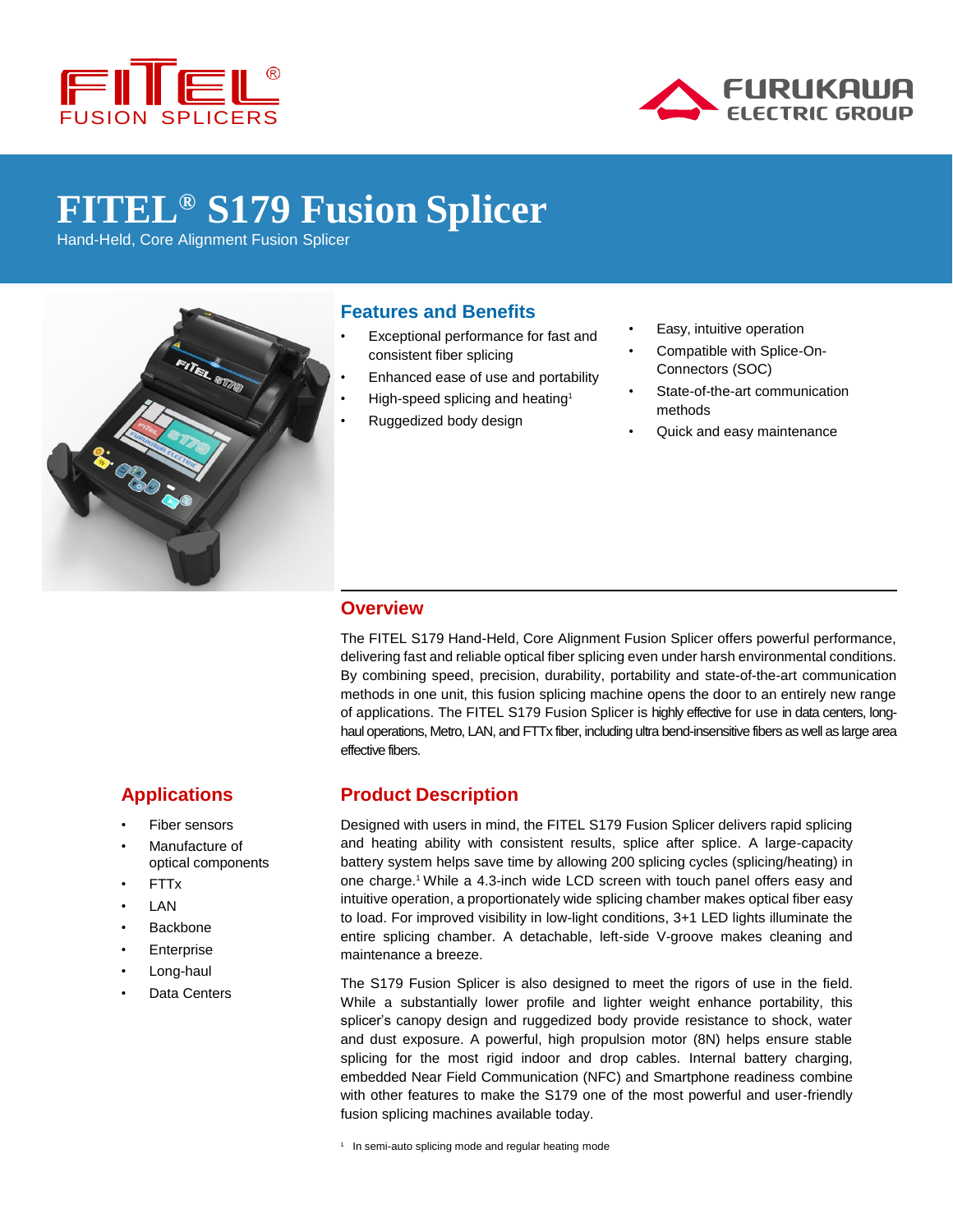

### **New Features**

- **• Touch Screen:** 4.3-inch wide LCD screen
- **• Illumination lamp:** 3 upper + 1 lower LED
- **• Detachable V-groove:** Easy maintenance and lens cleaning
- **• NFC:** Lock and unlock splicer via smartphone (only for Android phone ver. 4.1 or after)
- **• WiFi Networking:** Communication between splicer and smartphone
- **• High speed:** 6 sec of splicing time and 9 sec of heating time





Detachable V-groove and Easy Cleaning NFC: Lock and Unlock

# **Under Tough Environments**

- **Shock Resistant:** Equivalent to IK07 rating Mechanical impact<sup>2</sup>
- **Drop Resistant:** 76 cm drop tests from 5 different angles<sup>3</sup>
	- 120 cm drop tests with hard carrying case $3$
- **• Water Resistant:** Equivalent to IPX2 rating drip proof<sup>4</sup> **Dust Resistant:** Equivalent to IP5X rating dust proof<sup>5</sup>









Shock Resistant Drop Resistant Water Resistant Dust Resistant

- <sup>2</sup> IK07 rating Mechanical impact means that the machine protects against 2 jour impact, it is equivalent to 500g force from 40cm. This does not guarantee that the machine will always be undamaged under these conditions.
- <sup>3</sup> Standard operations could be carried out after conducting the above tests. These tests were performed at the Furukawa Electric Co., Ltd. laboratories with no significant damage resulting. This does not guarantee that the machine will always be undamaged under these conditions.
- <sup>4</sup>IPX2 rating drip proof means that the machine can be exposed to 3 mm/min drips for 10 minutes with 15 degree tilt and still function.
- <sup>5</sup>IP5X rating dust proof means that the machine can be exposed to dust particles with a diameter of 0.1 µm to 25 µm and still function.



Touch Screen Illumination lamp: 3+1 LED

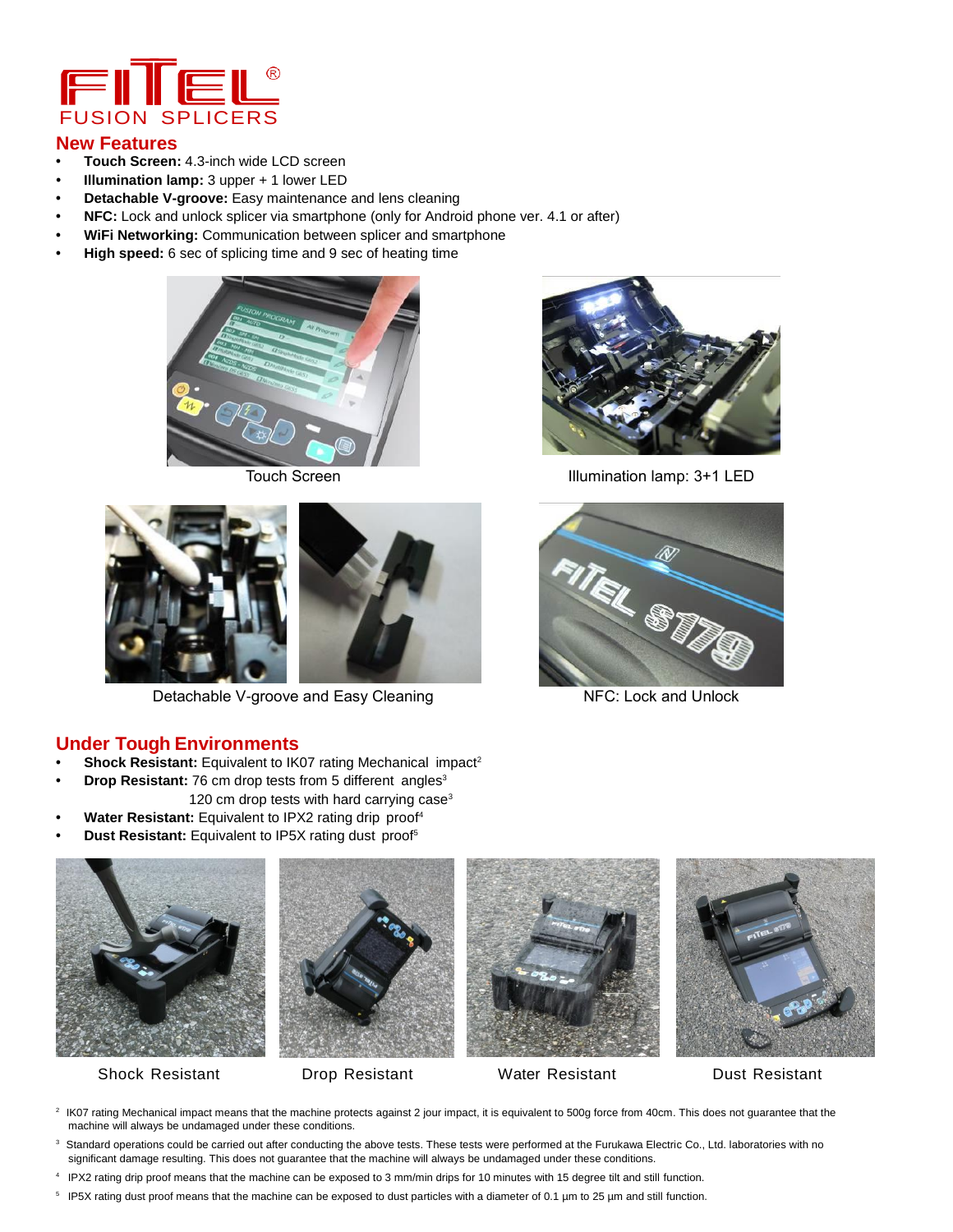# FITEL® S179 Fusion Splicer

# Product Specifications

| Applicable Fibers                   | SM (ITU-T G.652, G.657A1 and G.657A2), MM (ITU-T G.651), DSF (ITU-T G.653),<br>Cut-off Shifted Fiber (ITU-T G.654, Large Area type), NZD (ITU-T G.655),<br>BIF/UBIF (Bend Insensitive Fiber ITU-T G.657B3) |
|-------------------------------------|------------------------------------------------------------------------------------------------------------------------------------------------------------------------------------------------------------|
| <b>Cladding Diameter</b>            | $80 - 150 \mu m$                                                                                                                                                                                           |
| <b>Coating Diameter</b>             | $100 - 3000 \mu m$                                                                                                                                                                                         |
| Fiber Cleave Length                 | $5 - 16$ mm                                                                                                                                                                                                |
| Average Splice Loss                 | SM:0.02dB, MM:0.01dB, DSF:0.04dB, NZD:0.04dB                                                                                                                                                               |
| Splice Time                         | 6 seconds (Semi-auto mode)                                                                                                                                                                                 |
| Heat Time <sup>6</sup>              | 9 (60mm, Tyco SMOUV1120-01, coating diameter 250-900µm, Power mode)<br>13 (60mm, FITEL S921, coating diameter 250µm, Power mode)<br>15 (60mm, FITEL S921, coating diameter 900um, Power mode)              |
| <b>Splice Programs</b>              | Max. 300                                                                                                                                                                                                   |
| <b>Automatic Splicing Selection</b> | Available                                                                                                                                                                                                  |
| <b>Heat Programs</b>                | Max. 100                                                                                                                                                                                                   |
| <b>Automatic Heating Start</b>      | Available                                                                                                                                                                                                  |
| <b>Applicable Sleeves</b>           | 20/40/60 mm                                                                                                                                                                                                |
| <b>Fiber Holder</b>                 | Tight Holder (loose tube applicable) or Removable Fiber Holder System                                                                                                                                      |
| <b>Tension Test</b>                 | 1.96 N                                                                                                                                                                                                     |
| <b>Splice Return Loss</b>           | 70 dB or more                                                                                                                                                                                              |
| <b>Attenuation Splice Function</b>  | Intentional high splice loss of 0.1dB to 15dB(0.1dB step) can be made for an inline fixed attenuator                                                                                                       |
| Fiber Image Magnification           | 104X, 278X, 556X                                                                                                                                                                                           |
| <b>Splice Result Strage</b>         | 20,000                                                                                                                                                                                                     |
| Image Capture Capacity              | Last 100 images to be automatically captured $+$ up to 100 images to be stored permanently                                                                                                                 |
| Dimension                           | 139W x 209D x 114H mm (not including shock absorber)<br>179W x 246D x 131H mm (including shock absorber)                                                                                                   |
| Weight                              | 1.7 kg (without battery), 2.0 kg (with battery)                                                                                                                                                            |
| Monitor                             | 4.3" wide color LCD monitor with touch screen                                                                                                                                                              |
| Propulsion (motor)                  | 8 N (designed value)                                                                                                                                                                                       |
| Data Output                         | USB ver. 2.0 mini B $x$ 1 port, Standard A $x$ 1 port                                                                                                                                                      |
| Battery Capacity                    | Typical 200 splice/heat cycles, 90sec/cycle                                                                                                                                                                |
| Altitude                            | 5000 m                                                                                                                                                                                                     |
| <b>Wind Protection</b>              | $15 \text{ m/s}$                                                                                                                                                                                           |
| <b>Operating Temperature</b>        | -10 to $+50$ °C (without excessive humidity)                                                                                                                                                               |
| Storage Temperature                 | -40 to $+60$ °C (without excessive humidity)                                                                                                                                                               |
| Humidity                            | 0 to $+95\%$ RH (non-condensing)                                                                                                                                                                           |
| Power Source                        | AC Input 100 to 240V (50/60Hz), DC Input 11 to 24 V                                                                                                                                                        |

<sup>6</sup> The heating time may vary depending on the type of sleeve. In addition, the first heating time after turning the power on can be longer than the standard heating time.<br><sup>7</sup> The number of splicing and heating cycles the number of cycles may vary depending on the battery status and operating conditions.



| <b>Item</b>                  | P/N                     | Quantity |
|------------------------------|-------------------------|----------|
| FITEL S179 Fusion Splicer    | S <sub>179</sub> A      |          |
| <b>Built-in Battery Pack</b> | <b>S947A</b>            |          |
| <b>Hard Carrying Case</b>    | <b>HCC-05</b>           |          |
| Spare Electrodes             | <b>ELR-01</b>           |          |
| <b>AC Adapter</b>            | <b>S979A</b>            |          |
| <b>AC Power Cord</b>         |                         |          |
| <b>Cooling Tray</b>          | CTX-03                  |          |
| <b>Cleaning Brush</b>        | $VGC-01$                |          |
| <b>Electrode Sharpener</b>   | D5111                   |          |
| <b>Tool Case</b>             | <b>TCC-01</b>           |          |
| LCD ant-reflective sheet     | <b>ARS-01</b>           |          |
| <b>Instruction Manual</b>    | $UMC-02$                |          |
| <b>Quick Reference Guide</b> | <b>FTS-B526</b>         |          |
|                              | <b>Standard Package</b> |          |